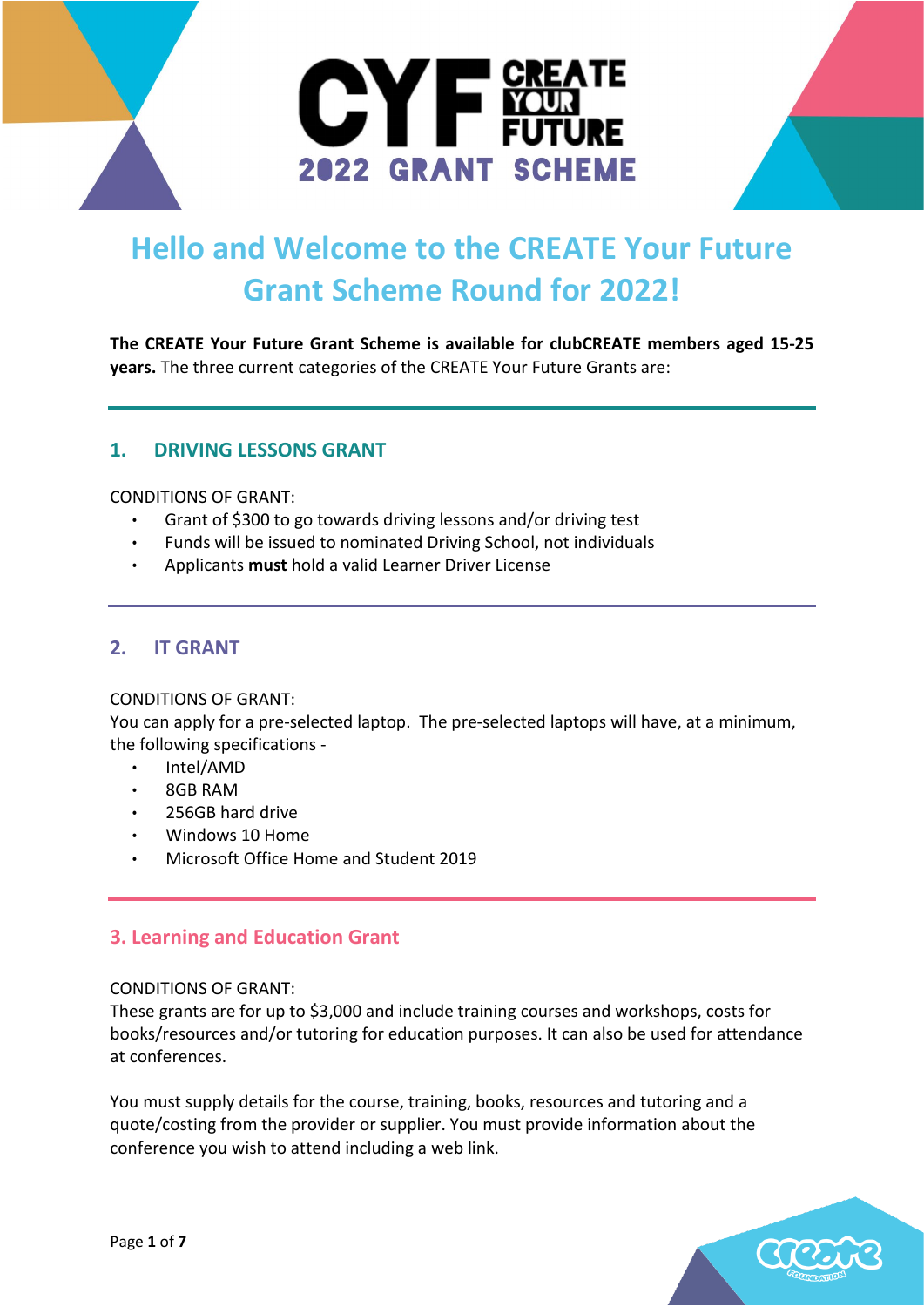

# **FREQUENTLY ASKED QUESTIONS**

We thought it might be useful to provide you with some answers to the most commonly asked questions –

#### **Who can apply?**

If you are between the ages of  $15 - 25$ , have a statutory care experience, and you are a clubCREATE member, you can apply for this grant. If you are not a clubCREATE member, you can easily and quickly join by simply filling out the online form found here –

<https://clubcreate.create.org.au/NMJoin.aspx> If you are unsure of your clubCREATE membership number, please contact your local office and one of our friendly staff members will be able to help you. They can be reached by calling 1800 655 105.

**What if I have received a CREATE Your Future Grant before in previous years?**  You are able to apply again.

### **How do I complete a CREATE Your Future Grant Application?**

There are a few ways you can do this, the easiest option would be by clicking this link and filling out the [Application Form](https://www.surveymonkey.com/r/PFNB8R3) online. Other options would be printing the Application Form and filling it in and either posting to us or emailing to us.

### **What if I want a different laptop and not the preselected one?**

The laptops have been pre-selected and CREATE is unable to approve any requests for alternative laptops/ devices.

### **Can I apply if I don't yet have my learners permit?**

Unfortunately no. You must hold a valid learners permit to apply for the driving lessons.

### **What makes a CREATE Your Future Grant Scheme Application great?**

The best applications we receive are the ones that are completed in full. If an application is lodged that does not have all the information we need, it will be deemed ineligible (which means that we can't assess your application).

## **Can someone help me complete my Application?**

We encourage all young people to complete the CREATE Your Future Application Form on their own however, you can receive assistance to do so.

#### **What if I am not successful?**

You will be sent a letter or email advising you if your application has been successful or not. CREATE receives heaps of applications and unfortunately we do not have the funds to support every application that we receive so not all will be approved.

We do realise that it is disappointing for young people if you miss out and we appreciate your understanding if you are not successful.

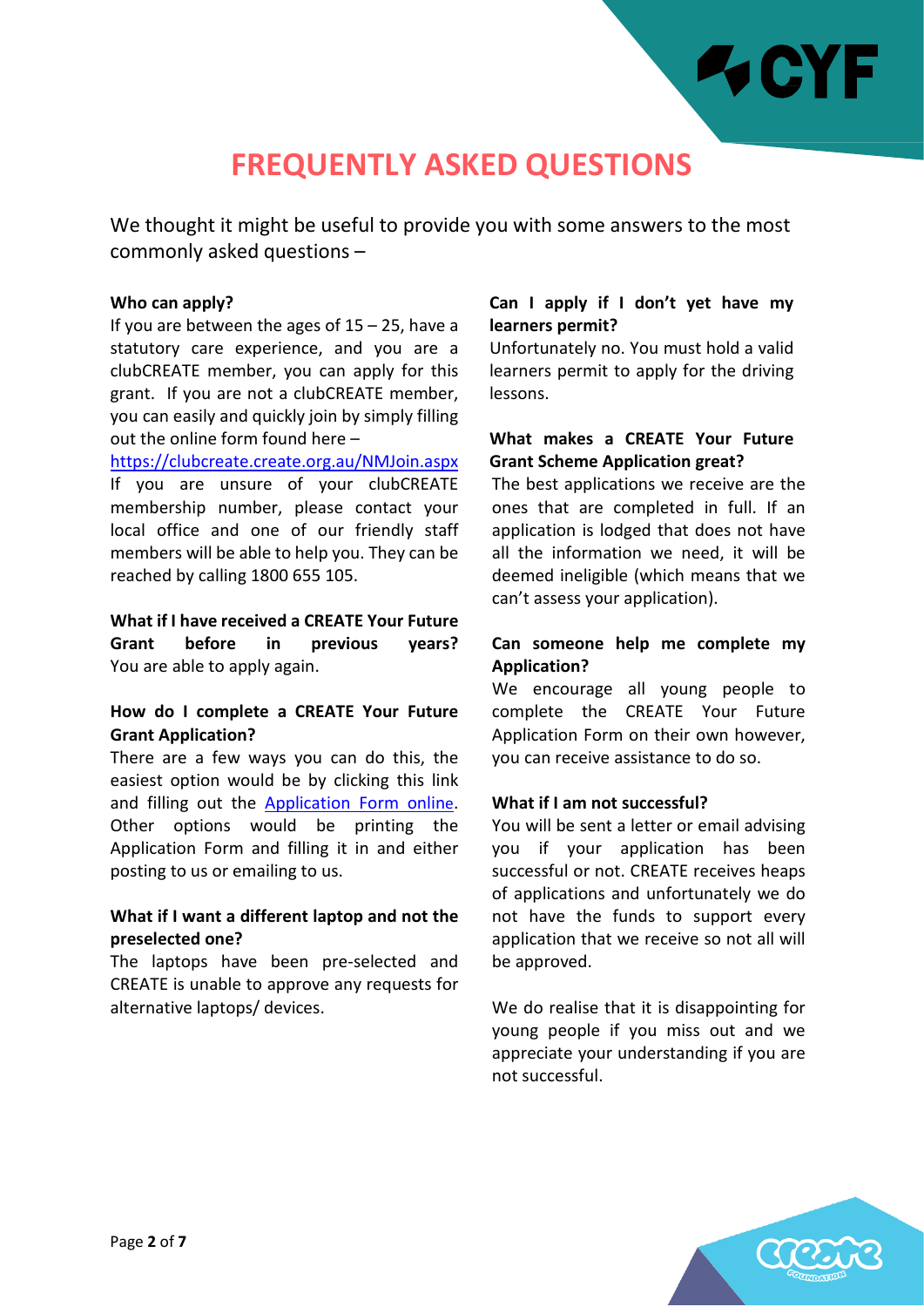

# **BEFORE COMPLETING YOUR APPLICATION FORM**

Please note: If you are applying for the Driving Lessons Grant, you **must** attach a copy of your valid Learner's Permit.

Also if you are applying for an Learning and Education Grant you must provide details of any course or conference, and provide quotations from suppliers or providers for courses, conferences, tutoring, resources and books.

**THE CLOSING DATE FOR THIS YEAR'S ROUND OF CREATE YOUR FUTURE GRANTS ISMONDAY 9 May, 2022 AT 5PM.**

**PLEASE NOTE: CREATE Your Future Grants cannot be used to cover debts, fines, or purchase furniture. Organisations CANNOT apply on behalf of a young person.**

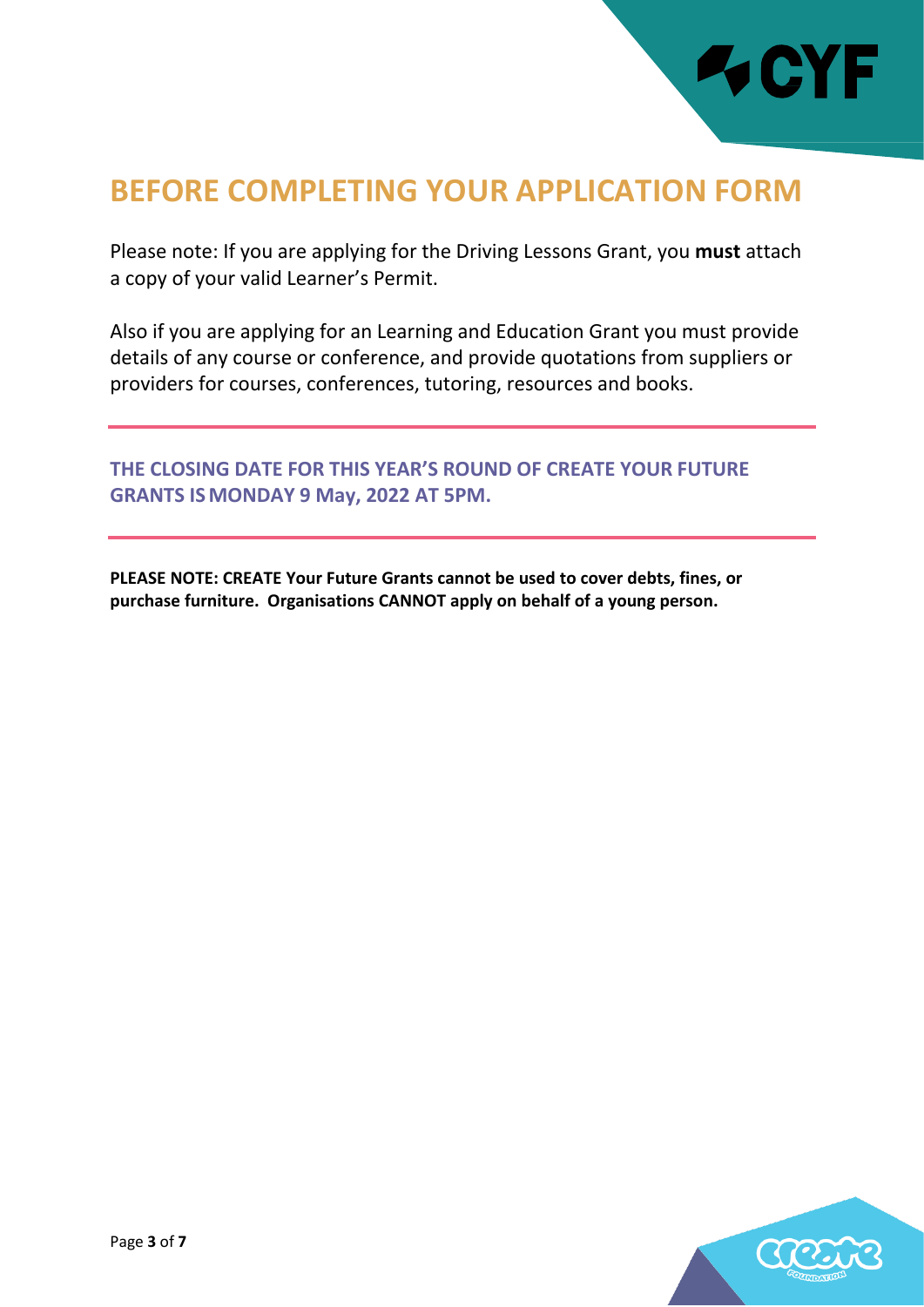

# **2022 CREATE YOUR FUTURE GRANT SCHEME APPLICATION FORM**

## Your clubCREATE Membership Number

(If you are unsure of this number, please contact 1800 655 105 to speak to someone at CREATE in your State or Territory)

# **Your details**

| <b>First Name</b>              |    |        | Last Name                                                                                                                                                      |  |
|--------------------------------|----|--------|----------------------------------------------------------------------------------------------------------------------------------------------------------------|--|
| Date of Birth                  |    |        | Age                                                                                                                                                            |  |
| Address                        |    |        |                                                                                                                                                                |  |
| State                          |    |        | Post Code                                                                                                                                                      |  |
| Contact<br>Number              |    |        | Email                                                                                                                                                          |  |
| Culturally, do you identify as | ΙI | advise | Aboriginal<br>Torres Strait Islander<br>Both Aboriginal and Torres Strait Islander<br>No specific group<br>Other Cultural Group (Non-English speaking), please |  |

## **Support person's details**

If we cannot reach you, or you are under 18, is there is someone we can contact, such as a carer or worker, to discuss your application with? If yes, please provide their details below. If no, please simply move on to 'Your Application'.

|                | Relationship |  |
|----------------|--------------|--|
| Their name     | to vou       |  |
|                |              |  |
| Contact number | Email        |  |

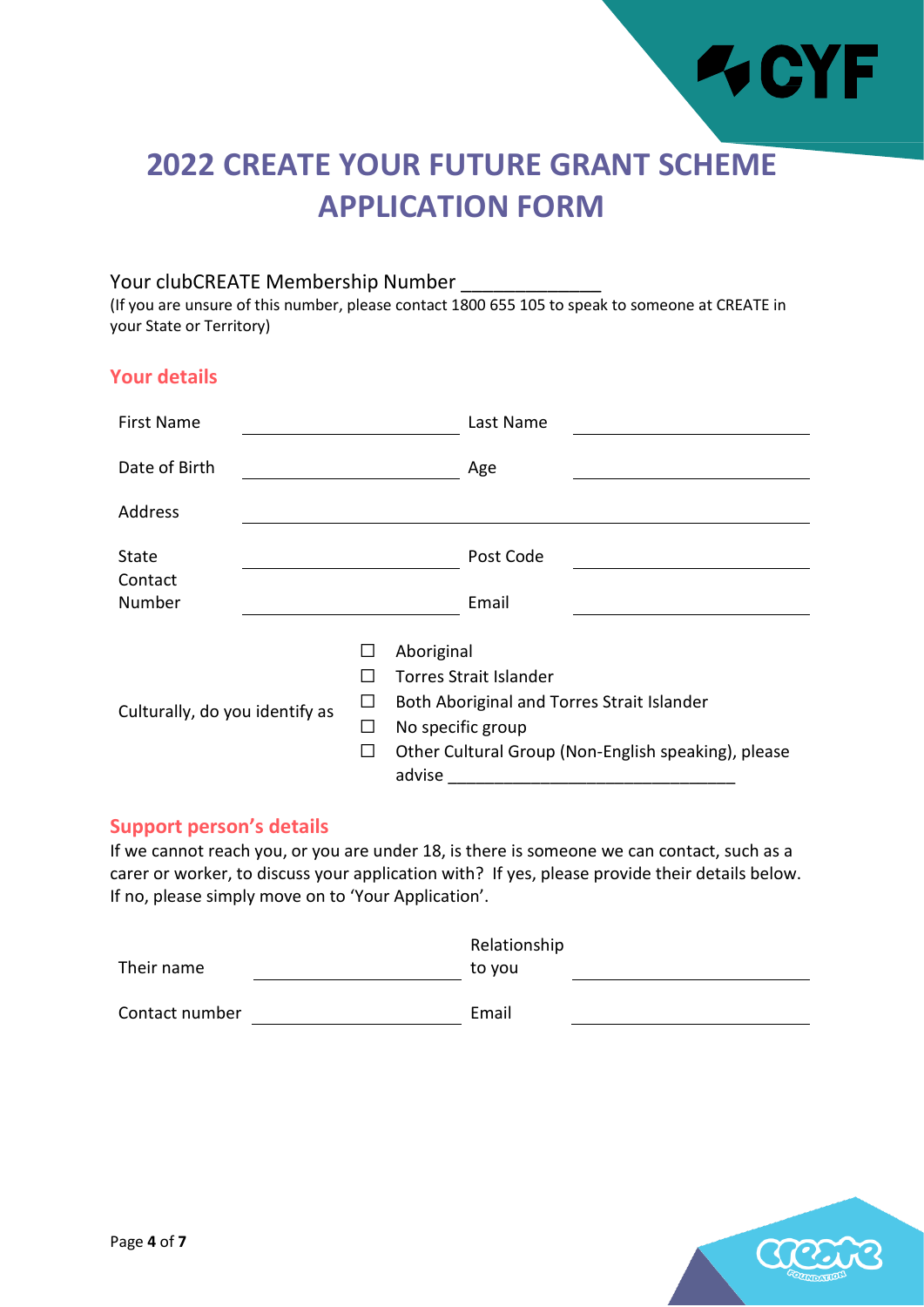

# **Your Application**

**1. Please select the grant you are applying for –** ☐ IT Grant ☐ Driving Lessons Grant (remember, you must hold a valid learners permit to apply for this grant) □ Education and Training Grant **2. Have you been successful in applying for a CREATE Your Future Grant in previous years?**  ☐ Yes\* ☐ No \*If yes, what year did you receive the grant? \_\_\_\_\_\_\_\_\_\_\_\_\_\_\_\_\_\_\_\_\_\_\_\_\_\_\_\_\_\_\_\_\_\_ **3. Please tell us, in your own words, what you would like to use this grant for.**

\_\_\_\_\_\_\_\_\_\_\_\_\_\_\_\_\_\_\_\_\_\_\_\_\_\_\_\_\_\_\_\_\_\_\_\_\_\_\_\_\_\_\_\_\_\_\_\_\_\_\_\_\_\_\_\_\_\_\_\_\_\_\_\_\_\_\_\_\_\_

\_\_\_\_\_\_\_\_\_\_\_\_\_\_\_\_\_\_\_\_\_\_\_\_\_\_\_\_\_\_\_\_\_\_\_\_\_\_\_\_\_\_\_\_\_\_\_\_\_\_\_\_\_\_\_\_\_\_\_\_\_\_\_\_\_\_\_\_\_\_

\_\_\_\_\_\_\_\_\_\_\_\_\_\_\_\_\_\_\_\_\_\_\_\_\_\_\_\_\_\_\_\_\_\_\_\_\_\_\_\_\_\_\_\_\_\_\_\_\_\_\_\_\_\_\_\_\_\_\_\_\_\_\_\_\_\_\_\_\_\_

\_\_\_\_\_\_\_\_\_\_\_\_\_\_\_\_\_\_\_\_\_\_\_\_\_\_\_\_\_\_\_\_\_\_\_\_\_\_\_\_\_\_\_\_\_\_\_\_\_\_\_\_\_\_\_\_\_\_\_\_\_\_\_\_\_\_\_\_\_\_

\_\_\_\_\_\_\_\_\_\_\_\_\_\_\_\_\_\_\_\_\_\_\_\_\_\_\_\_\_\_\_\_\_\_\_\_\_\_\_\_\_\_\_\_\_\_\_\_\_\_\_\_\_\_\_\_\_\_\_\_\_\_\_\_\_\_\_\_\_\_

\_\_\_\_\_\_\_\_\_\_\_\_\_\_\_\_\_\_\_\_\_\_\_\_\_\_\_\_\_\_\_\_\_\_\_\_\_\_\_\_\_\_\_\_\_\_\_\_\_\_\_\_\_\_\_\_\_\_\_\_\_\_\_\_\_\_\_\_\_\_

\_\_\_\_\_\_\_\_\_\_\_\_\_\_\_\_\_\_\_\_\_\_\_\_\_\_\_\_\_\_\_\_\_\_\_\_\_\_\_\_\_\_\_\_\_\_\_\_\_\_\_\_\_\_\_\_\_\_\_\_\_\_\_\_\_\_\_\_\_\_

\_\_\_\_\_\_\_\_\_\_\_\_\_\_\_\_\_\_\_\_\_\_\_\_\_\_\_\_\_\_\_\_\_\_\_\_\_\_\_\_\_\_\_\_\_\_\_\_\_\_\_\_\_\_\_\_\_\_\_\_\_\_\_\_\_\_\_\_\_\_

- \_\_\_\_\_\_\_\_\_\_\_\_\_\_\_\_\_\_\_\_\_\_\_\_\_\_\_\_\_\_\_\_\_\_\_\_\_\_\_\_\_\_\_\_\_\_\_\_\_\_\_\_\_\_\_\_\_\_\_\_\_\_\_\_\_\_\_\_\_\_
- **4. Please tell us, in your own words, how this grant will help you reach your goals.**
- **5. Is there any other information that you would like to tell us in relation to why you would like this grant?**

**6. What type of placement do you live in at present?** 

- ☐ Foster Care
- ☐ Kinship Care
- ☐ Residential Care
- ☐ Permanent Care
- $\Box$  Semi-independent supported accommodation
- ☐ Independent living
- $\Box$  I am no longer in care
- $\Box$  Other, please specify

**END OF APPLICATION**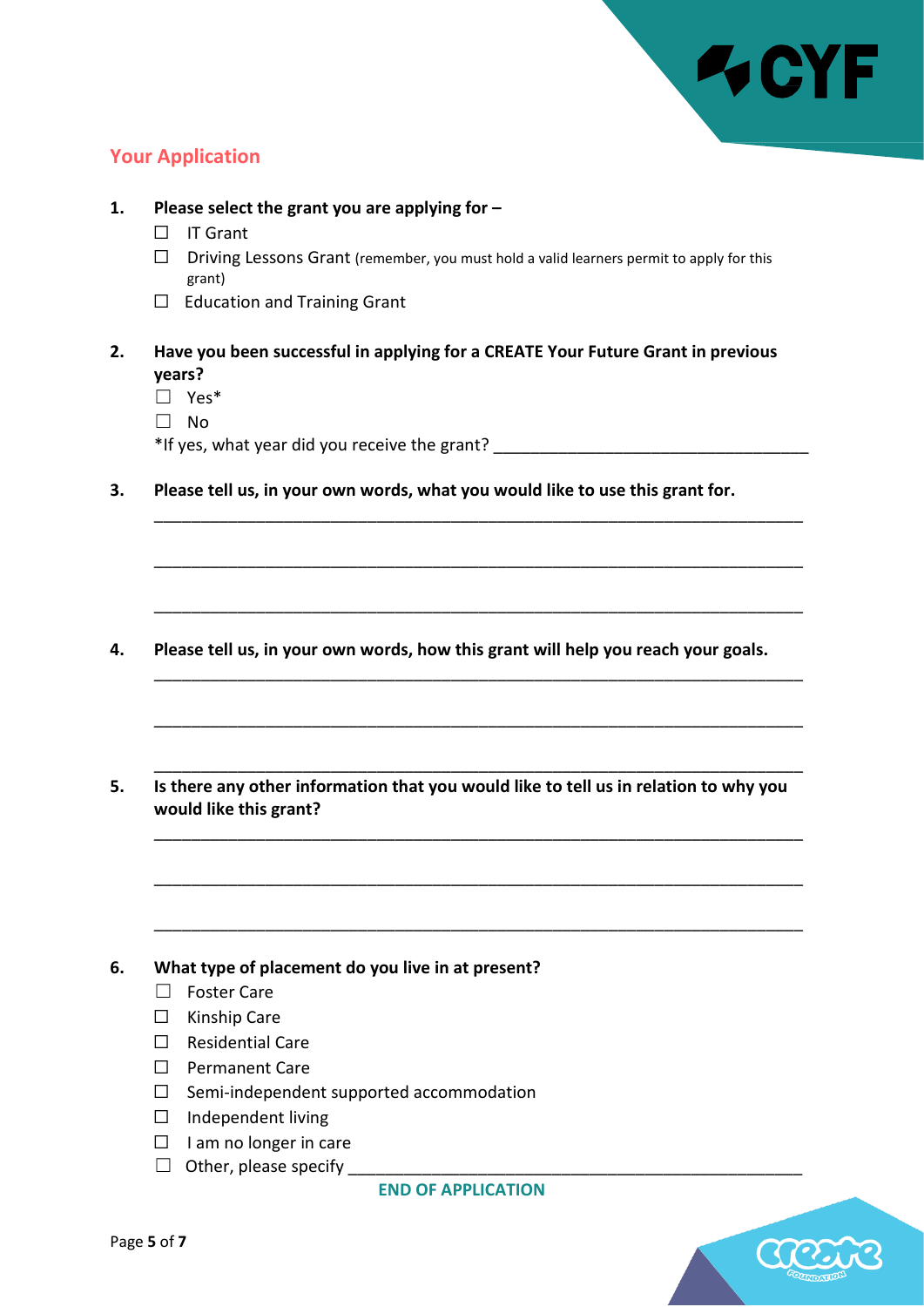

# **CHECKLIST FOR APPLICANTS**

To be eligible for the CREATE Your Future Grant have you made sure that –

your application is submitted before 5pm on Monday 9 May 2022,

you have answered all the questions,

you have provided your clubCREATE membership number on page 4,

you have attached your learners permit if you are applying for the driving lessons or test grant.

# **You are now ready to submit your application, GOOD LUCK!**